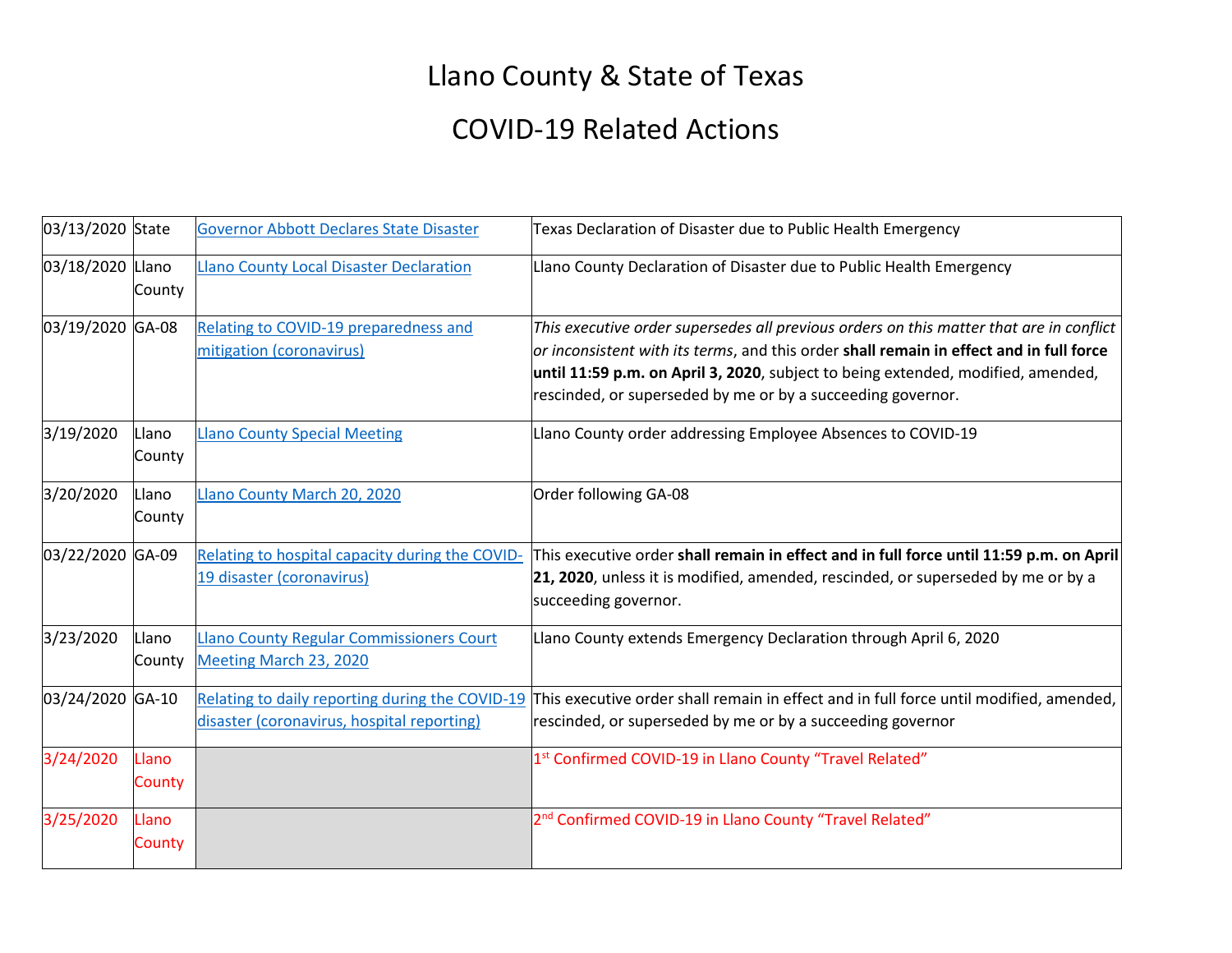| 03/26/2020 GA-11 |                 | Relating to airport screening and self-<br>quarantine during the COVID-19 disaster (New<br>York Tri-State Area, New Orleans, coronavirus) | This executive order shall remain in effect and in full force until modified, amended,<br>rescinded, or superseded by the governor.                                                                                                                                            |
|------------------|-----------------|-------------------------------------------------------------------------------------------------------------------------------------------|--------------------------------------------------------------------------------------------------------------------------------------------------------------------------------------------------------------------------------------------------------------------------------|
| 03/29/2020 GA-12 |                 | Relating to roadway screening and self-<br>quarantine during the COVID-19 disaster<br>(coronavirus)                                       | This executive order shall remain in effect and in full force until modified, amended,<br>rescinded, or superseded by the governor.                                                                                                                                            |
| 03/29/2020 GA-13 |                 | Relating to detention in county and municipal<br>jails during the COVID-19 disaster (coronavirus)                                         | This executive order shall remain in effect and in full force until modified, amended,<br>rescinded, or superseded by the governor.                                                                                                                                            |
| 3/29/2020        | Llano<br>County |                                                                                                                                           | 3rd Confirmed COVID-19 in Llano County "Community Related"                                                                                                                                                                                                                     |
| 3/30/2020        | Llano<br>County | Relating to Llano County Stay Home-Stay Safe<br>Order after confirmation of "Community<br>Spread" COVID-19 Case in Llano County.          | Llano County Stay Home-Stay Safe order which goes into effect March 30, 2020 at<br>11:59 PM and continuing until 11:59 p.m. on April 13, 2020.                                                                                                                                 |
| 03/31/2020 GA-14 |                 | Relating to statewide continuity of essential<br>services and activities during the COVID-19<br>disaster (coronavirus)                    | This executive order supersedes Executive Order GA-08, but not Executive Orders GA-<br>$[09, GA10, GA-Ii, GA-12, or GA-13, and shall remain in effect and in full force until$<br>April 30, 2020, unless it is modified, amended, rescinded, or superseded by the<br>governor. |
| 4/1/2020         | Llano<br>County | Relating to Llano County Stay Home-Stay Safe<br>Order                                                                                     | This order shall be effective through April 30, 2020 or until it is either rescinded,<br>superseded, or amended pursuant to applicable law.                                                                                                                                    |
| 4/1/2020         | Llano<br>County | <b>Llano County Emergency Meeting March 30</b>                                                                                            | Activation of Emergency HR Policy for pay                                                                                                                                                                                                                                      |
| 4/6/2020         | Llano<br>County | Llano County Special Meeting April 2, 2020                                                                                                | Relating to extending local Disaster Declaration to April 30, 2020                                                                                                                                                                                                             |
| 4/6/2020         | Llano<br>County | Llano County Special Meeting April 2, 2020                                                                                                | Commissioners Court includes Part Time Employees to HR Emergency Policy                                                                                                                                                                                                        |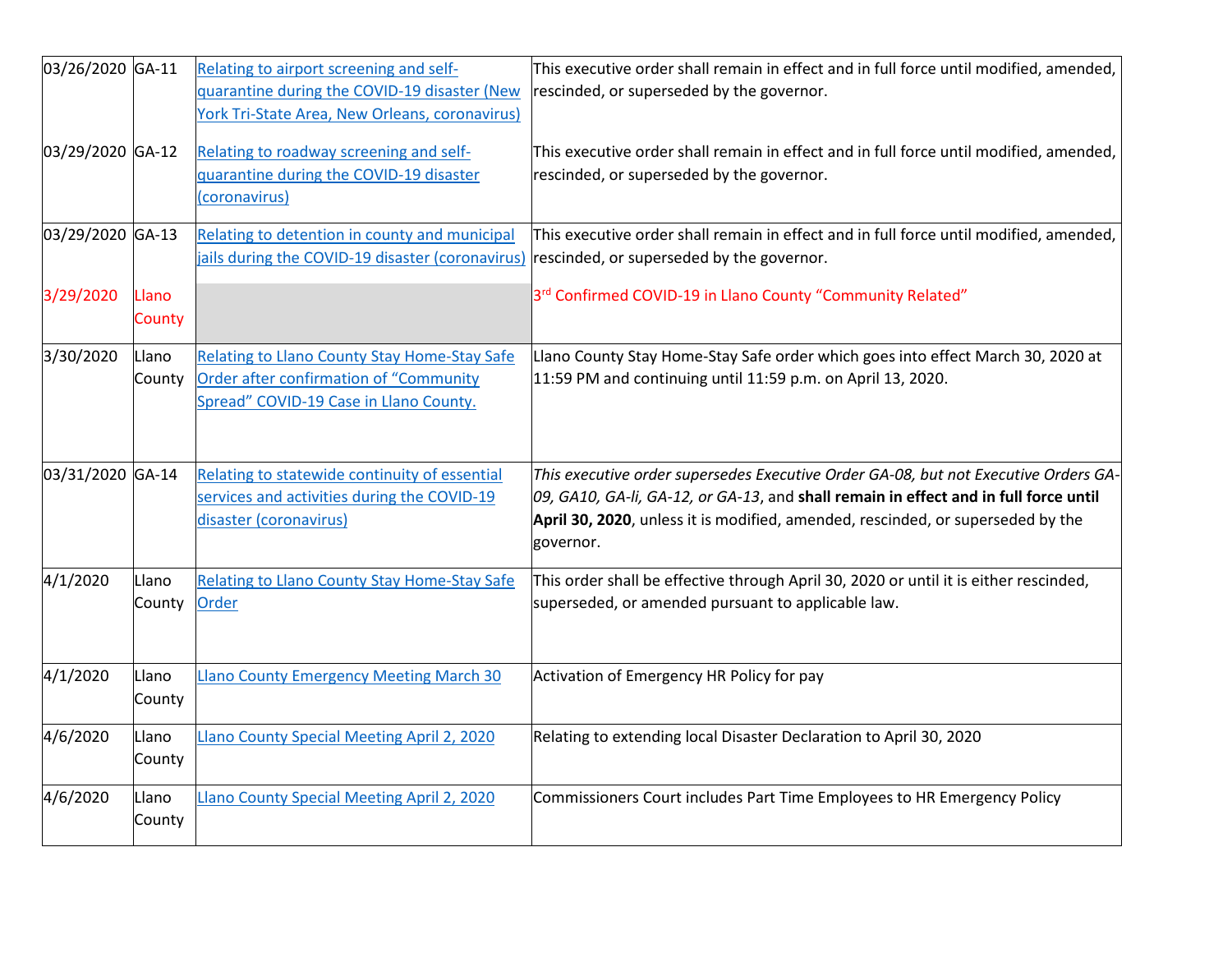| 4/6/2020         | Llano<br>County | Reappointment of Dr. Jack Franklin as Llano<br><b>County Local Health Authority</b>                                        | Commissioners Court reappoints Dr. Jack Franklin as Llano County Local Health<br>Authority                                                                                                                                                                                                                                                                                           |
|------------------|-----------------|----------------------------------------------------------------------------------------------------------------------------|--------------------------------------------------------------------------------------------------------------------------------------------------------------------------------------------------------------------------------------------------------------------------------------------------------------------------------------------------------------------------------------|
| 4/6/2020         | Llano<br>County | Reappointment of Dr. B. Grimshaw and Dr. R.<br><b>Grimshaw as additional Llano County Local</b><br><b>Health Authority</b> | Commissioners Court appoints Dr. Randall Grimshaw and Dr. Beverly Grimshaw as<br>additional physicians to Local Health Authority during the COVID-19 Pandemic.                                                                                                                                                                                                                       |
| 04/17/2020 GA-15 |                 | Relating to hospital capacity during the COVID-<br>19 disaster (coronavirus)                                               | This executive order shall remain in effect and in full force until 11:59 p.m. on May<br>$\vert$ 8, 2020, unless it is modified, amended, rescinded, or superseded by the governor.                                                                                                                                                                                                  |
| 04/17/2020 GA-16 |                 | Relating to the safe, strategic reopening of<br>response to the COVID-19 disaster<br>(coronavirus)                         | This executive order supersedes Executive Order GA- 14, but does not supersede<br>select services as the first step to Open Texas in Executive Orders GA-09, GA-10, GA-11, GA-12, GA-13, or GA-15. This executive<br>order shall remain in effect and in full force until 11:59 p.m. on April 30, 2020,<br>unless it is modified, amended, rescinded, or superseded by the governor. |
| 04/17/2020 GA-17 |                 | Strike Force to Open Texas (coronavirus/COVID-rescinded, or superseded by the governor.<br>19)                             | Relating to the establishment of the Governor's This executive order shall remain in effect and in full force until modified, amended,                                                                                                                                                                                                                                               |
| 4/20/2020        | Llano<br>County | Relating to Llano County Stay Home-Stay Safe<br>expiration date                                                            | Modified Llano County Stay Home-Stay Safe Order to expire at 11:59 p.m. on April<br>20, 2020 and the citizens of Llano County adhere solely to the guidance provided by<br>Executive Order GA-16 and all other Executive Orders in effect as set forth by the<br>Governor of Texas.                                                                                                  |
| 04/27/2020 Llano | County          | Llano County Regular Meeting April 27, 2020                                                                                | Llano County Commissioners Court, the County Judge and Commissioners approved<br>the extension of the Llano County Declaration of Local Disaster for Public Health<br>Emergency Disaster due to COVID-19 to May 29, 2020.                                                                                                                                                            |
| 04/27/2020 GA-18 |                 | Relating to the expanded reopening of services<br>in response to the COVID-19 disaster<br>(coronavirus)                    | This executive order supersedes Executive Order GA-16, but does not supersede<br>as part of the safe, strategic plan to Open Texas Executive Orders GA-10, GA-11, GA-12, GA-13, GA-15, or GA-17. This executive<br>order shall remain in effect and in full force until 11:59 p.m. on May 15, 2020,<br>unless it is modified, amended, rescinded, or superseded by the governor.     |
| 04/27/2020 GA-19 |                 | Relating to hospital capacity during the COVID-<br>19 disaster (coronavirus)                                               | This executive order will supersede Executive Order GA-15 as of 12:01 a.m. on<br>May 1, 2020, but will not supersede Executive Orders GA-10, GA-11, GA-12, GA-13,<br>GA-17, or GA-18. This executive order shall remain in effect and in full force until<br>modified, amended, rescinded, or superseded by the governor.                                                            |